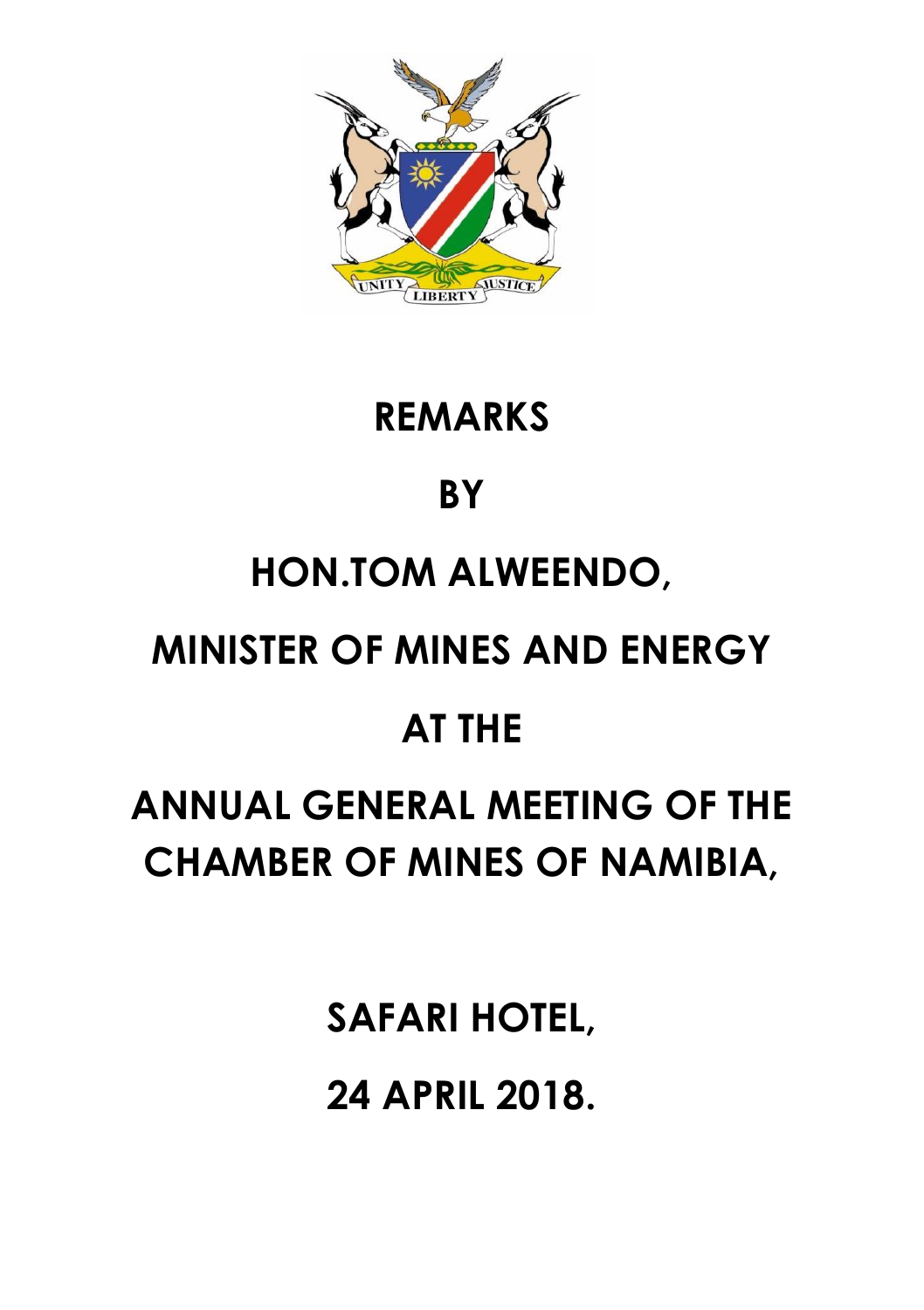- **The President of the Chamber of Mines, Mr. Johan Coetzee;**
- **The CEO, Mr Veston Malango;**
- **CEOs, MDs and Managers of the various mining and exploration companies in Namibia, International and Local Investors;**
- **The Deputy Minister of Mines and Energy Hon. Kornelia Shilunga;**
- **The Permanent Secretary, Mr. Simeon Negumbo and staff of MME;**
- **Distinguished guests,**
- **Members of the Media,**
- **Ladies and Gentlemen,**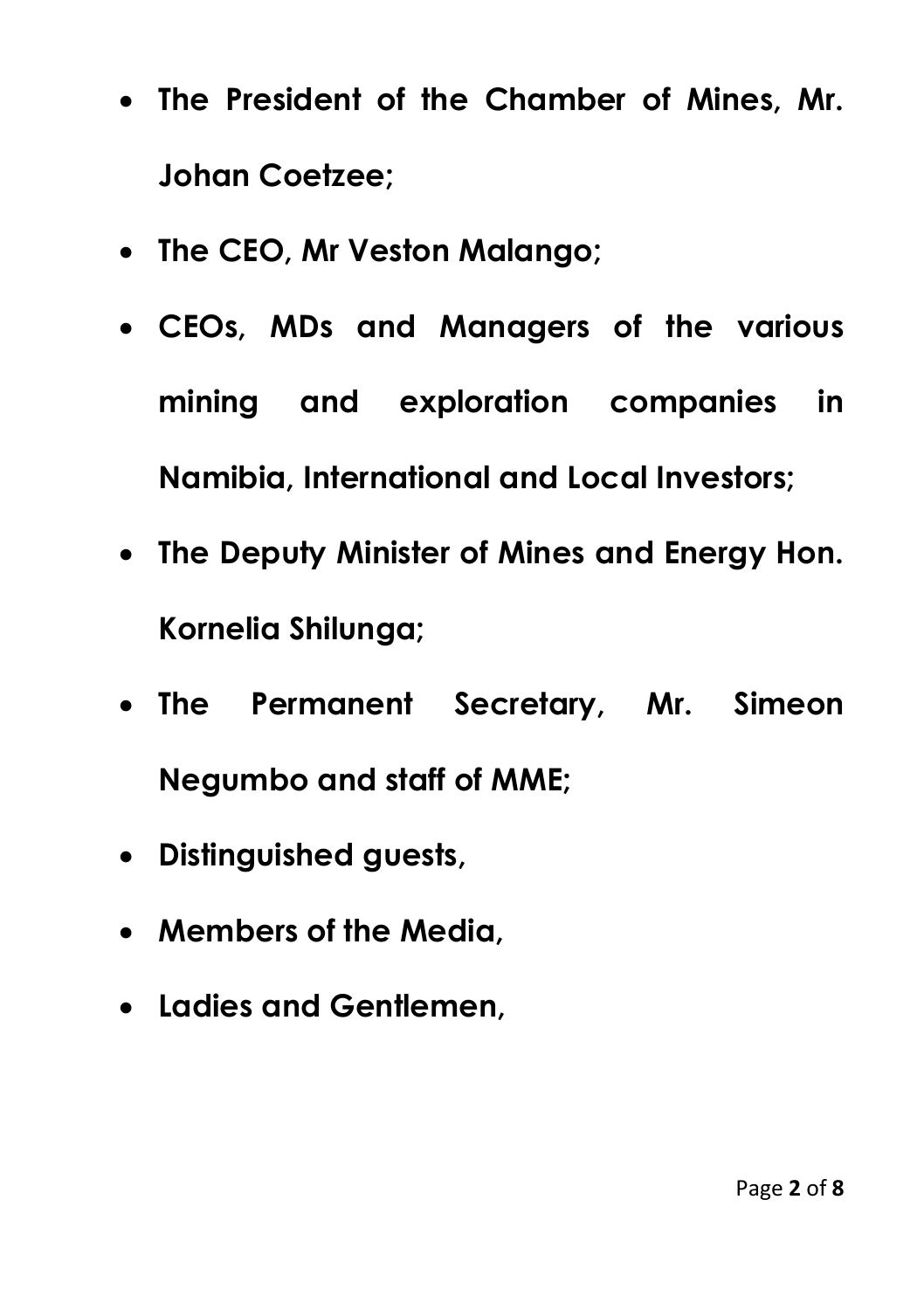#### **Good Afternoon,**

This is the first time for me to address the Annual General Meeting of the Chambers of Mines as Minister of Mines and Energy. I am indeed delighted to be with you this afternoon and I do value the contribution the Chamber of Mines have made and continue to make in enhancing the societal benefits from the sector.

Mining is likely to be one of the oldest industries to have ever developed in Namibia. It is therefore important to note that the mining sector is an important part of our economy. Historically mining did play an important role in the socio-economic development of the country.

Not long ago Africa's mineral wealth has for decades been a major source of wealth creation and power for multinational companies and the African ruling class. Despite having abundant natural resources wealth, this wealth has not always been inclusive. In many African economies the economic gains from the natural resources are skewed towards private companies and this skewedness affects the revenue potential that Governments could derive from the extractive industry.

The wealth in natural resources is an important driver of our economic development can contribute to poverty alleviation. But if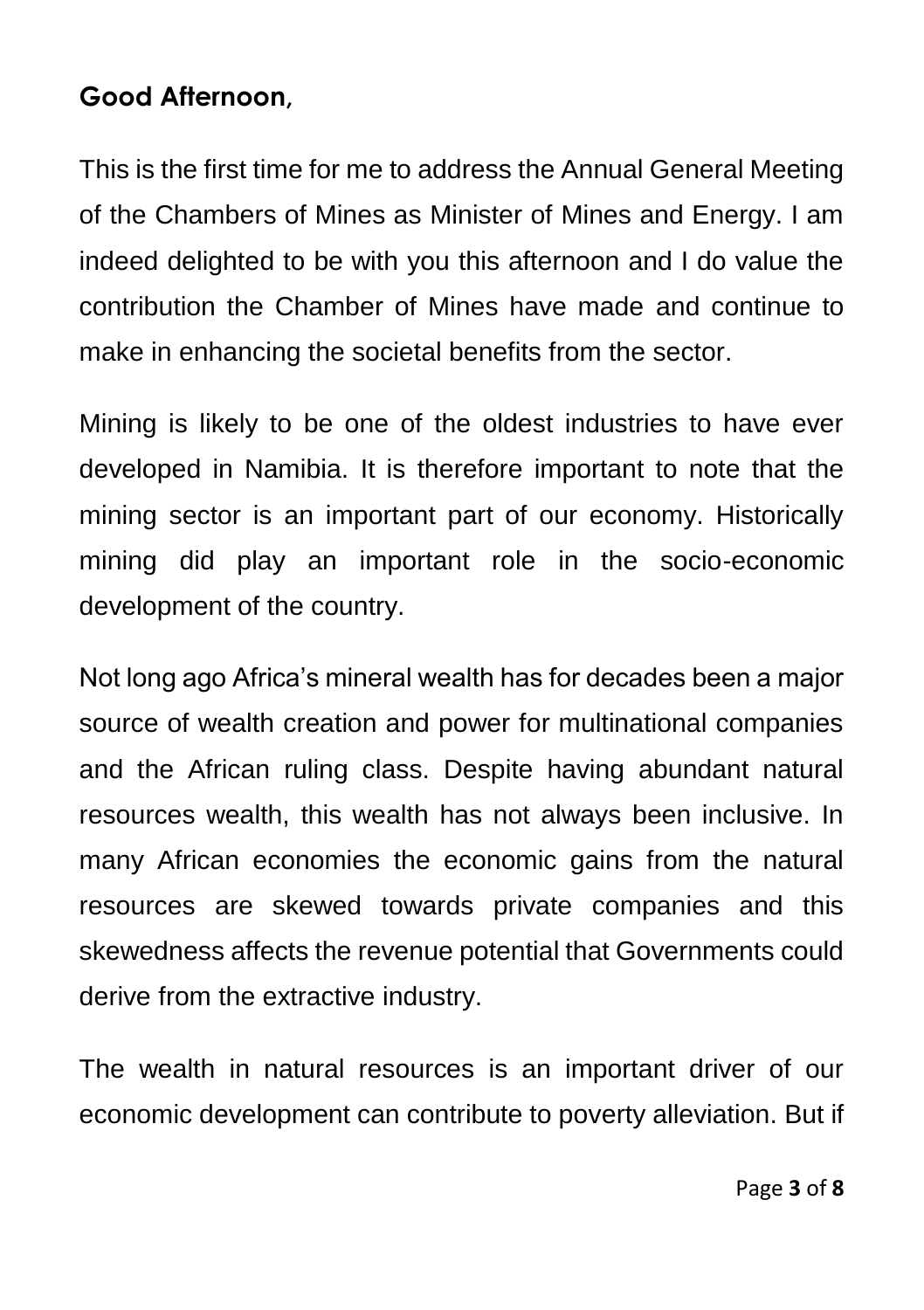not managed properly, it can lead to social and economic inequalities and potentially increase conflict. This is evident in many resource-rich countries that are confronted with the reality of the "resource curse", were ineffective policies governing the extractive industry and corruption have exacerbated the cycles of poverty and inequality.

In my remarks today I want to talk about my ambitions for the mining sector of tomorrow – what I would like to see happening in the mining sector in the future. But as they say, if you want to take care of tomorrow, take better care of today. In other words, what we want to see tomorrow must be done today. There are three things that I will pay special attention to during my tenure as Minister of Mines and Energy.

The first thing that I would like to see is an increase in investment in the mining sector. I am convinced that the mining sector can play an increased role in economic development when we discover more minerals. More employment can be created when we are able to open more mines. Socio-economic empowerment can be more assured when more and more people are employed in the sector.

But for this to be realized a couple of things need to happen. Among the things that must happen is where we need to ensure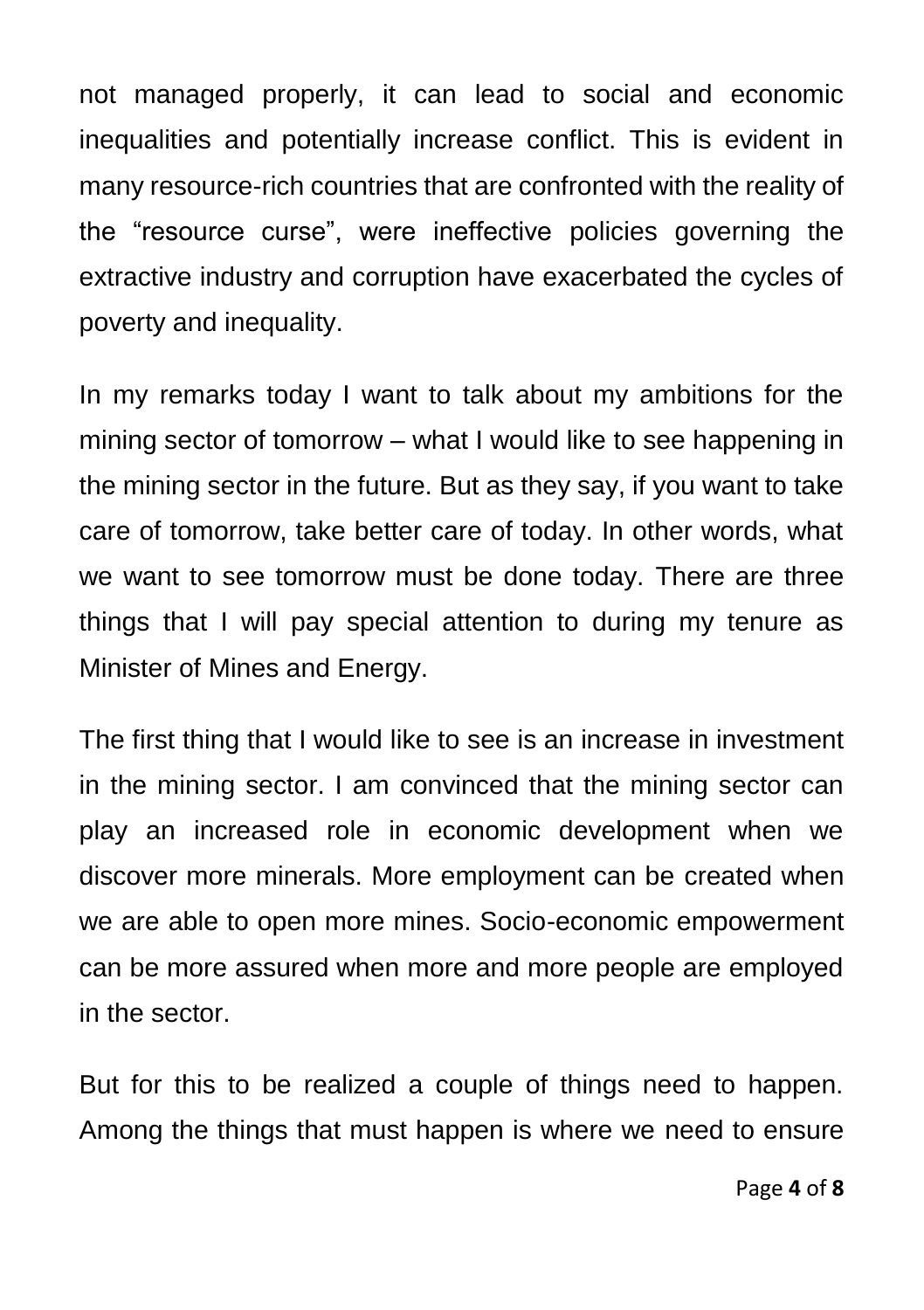that our mineral legislation is sufficiently attractive to inspire new investment. It is also important to make sure that our regulatory framework is clear and comprehensive in such a manner that investors are clear as to what is required of them. Additionally it is necessary that the legal framework in place is fully enforced in an even-handed manner. In this respect I am happy to note that the current Mining Act is under review and it is my undertaking that such review is expedited and that it be finalized before the end of this year.

The second ambition I have for the mining sector is the strengthening of the value chain management. It is a fact that the mining sector will play an even bigger role in our socio-economic development when we strengthen the value chain management in the sector. This can be done in two ways – namely to strengthen the local linkages between the mining companies and the local entrepreneurs with regards to the supply chain demand; and to add as much value as possible to the minerals that we are mining. If we were to succeed in doing that, we would have successfully integrated the mining sector with other sectors of the economy. This will build resilience in the local economy and will contribute to structural economic transformation.

Page **5** of **8** I am fully aware that this is a topic that have occupied our attention for some time now. You will recall, for example, that a value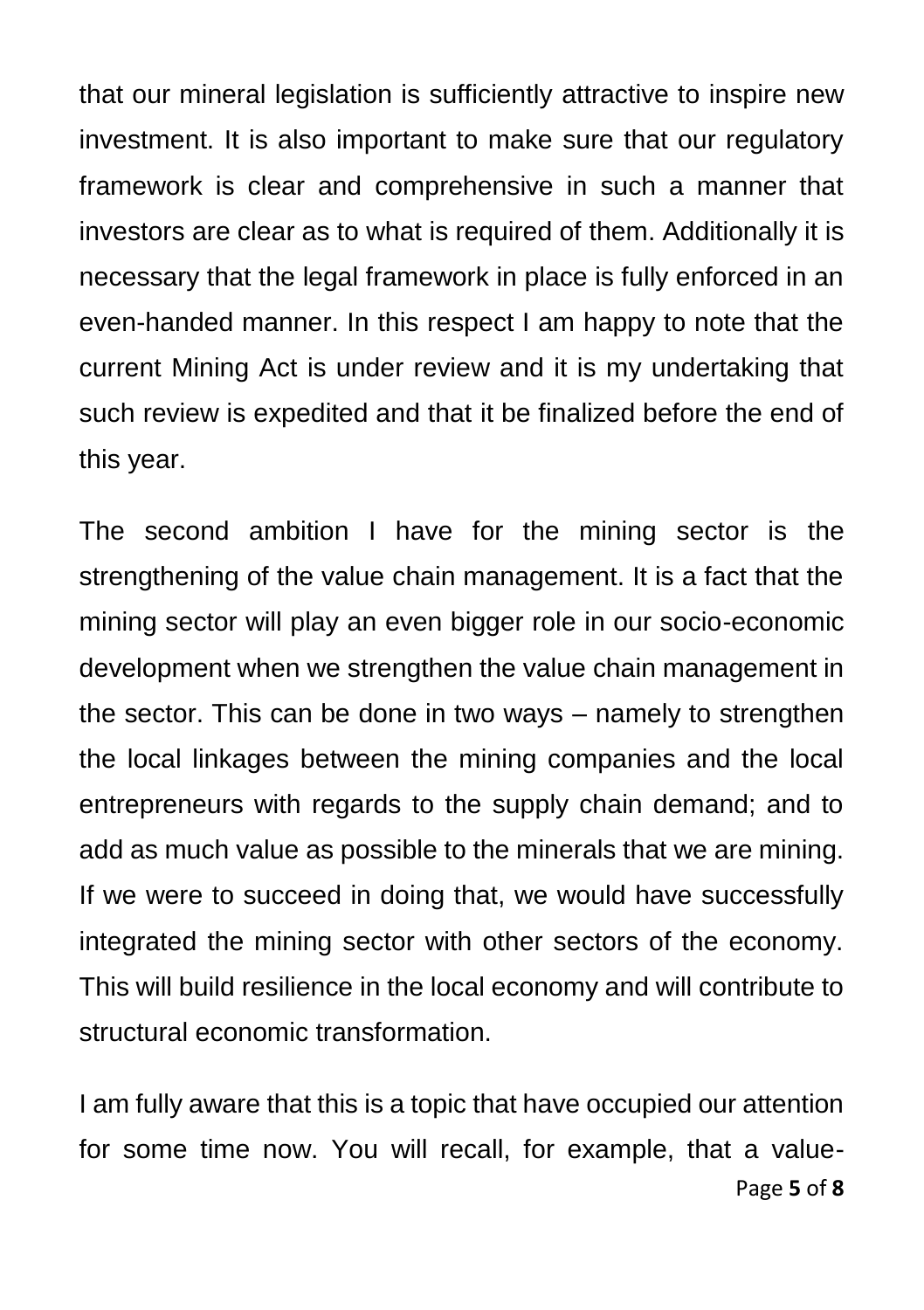addition committee, consisting of representatives from the Chamber and Government was established to look into this issue. I am informed that some studies have been conducted and that some recommendations were made.

It is my view that this is an important aspect that can enhance the importance of the mining sector; and as such it needs to be concluded. It is my wish that the value-addition committee will conclude its work sooner rather than later.

Just imagine where a significant percentage, say 90%, of the input in the mining sector, excluding heavy mining equipment, is sourced locally. Imagine a case where a number of small and medium enterprises are created because of the mining sector. In this manner the mining sector would have made a huge contribution to our sustainable development path and also would have contributed to the noble goal of a shared prosperity in our society.

The third area I will pay particular attention to is that of ethical behaviour in the mining sector. Someone once said "Ethics is knowing the difference between what you have a right to do and what is right to do."

Page **6** of **8** Given the important role the mining sector plays in society, it is of critical importance that all of us in the sector behave in an ethical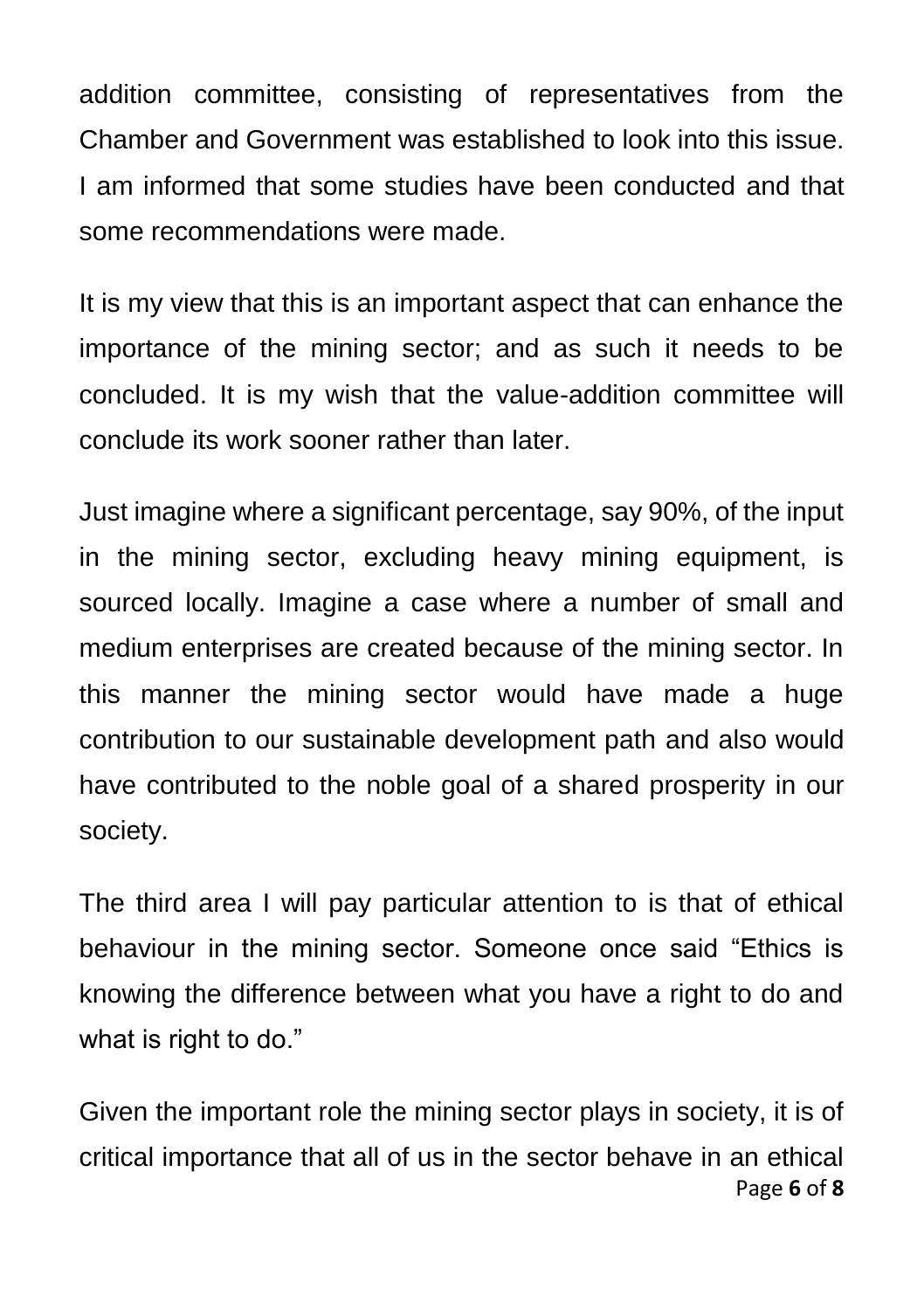manner. It is important that we practice good governance; that we behave and act in a transparent manner. It cannot be acceptable for a Government employee to enforce the Mining Act in a corrupt manner. It should be an abomination for a mining company not to pay its taxes that are due to the Government. It should be condemned by all of us where a mining company carries out its operation not in accordance to the mining legislation.

It cannot be an acceptable behaviour when employees of mining companies are not concerned about their productivity, or where mining companies provide poor working conditions to their employees. You will agree with me that Namibia will be the winner when both employers and employees strive to create a harmonious relationship in the workplace – the alternative is conflict where again Namibia will be the loser.

I am confident that the three areas I have described can be achieved. But that can only be achieved when we work together; when we form strong partnership – a partnership that believes that things work better when we cooperate and collaborate. The alternative is where we act in unnecessary opposition to each other where the likely result is to become a nation of social disharmony and underdevelopment.